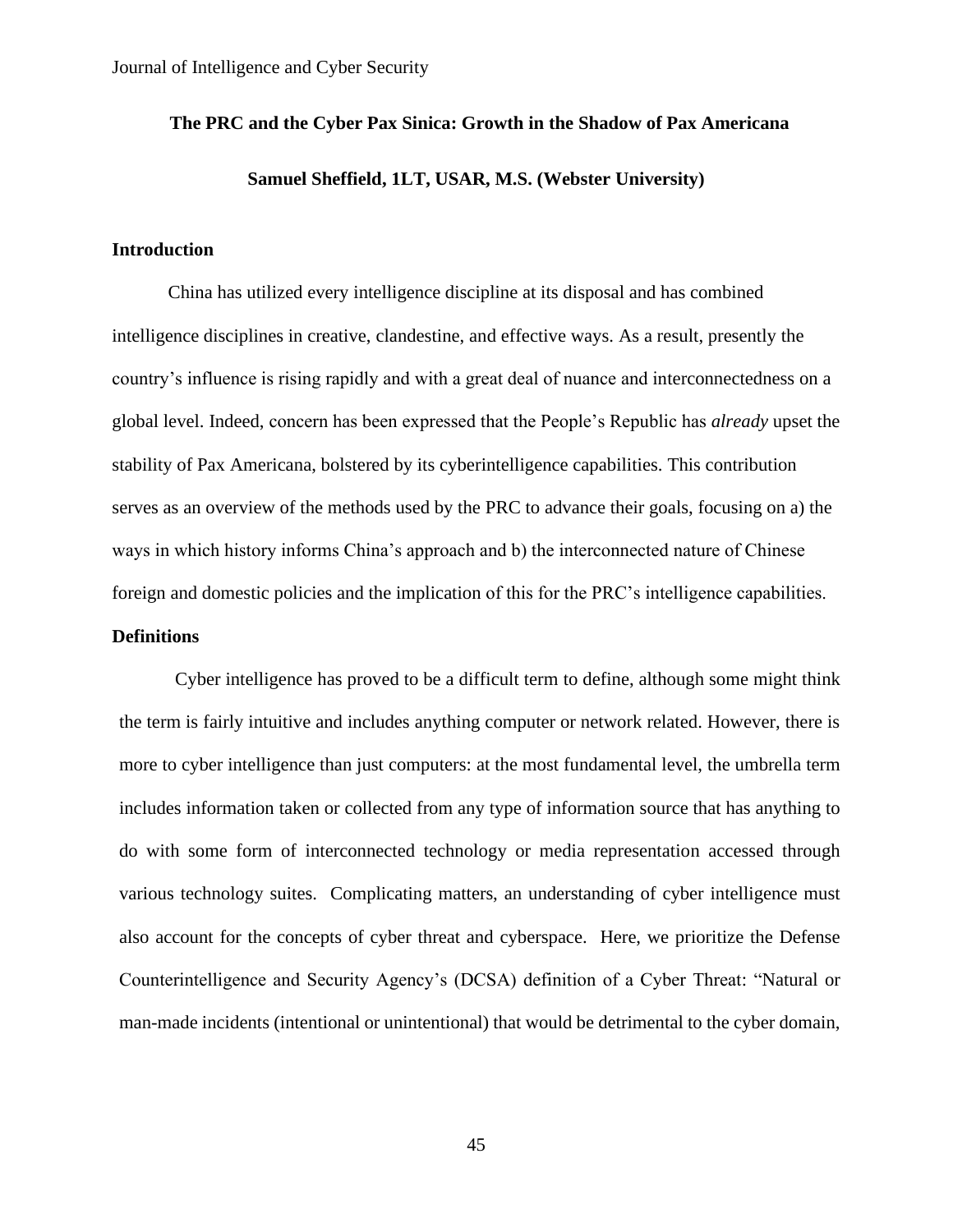or which are dependent on or operate through cyberspace/cyber domain."<sup>1</sup> Further, the United States Department of Defense (DoD) defines cyberspace as: "A global domain within the information environment consisting of the interdependent network of information technology infrastructures and resident data, including the Internet, telecommunications networks, computer systems, and embedded processors and controllers."<sup>2</sup>

Cyber intelligence has been especially difficult to define because it touches all five of the traditional intelligence collection disciplines: 1) Human Intelligence (HUMINT); 2) Signals Intelligence (SIGINT), which typically includes: COMINT (Communications Intelligence) and ELINT (Electronic Intelligence); 3) Geospatial Intelligence (GEOINT), most commonly involving Imagery Intelligence (IMINT); 4) Measurement and Signatures Intelligence (MASINT); and finally, 5) Open Source Intelligence (OSINT).<sup>3</sup>

#### **China and Cyberintelligence: The Historical View**

As noted by prominent scholars of modern China, the government of the PRC has consciously incorporated the study of history in the formulation of their policies, both domestic and foreign, drawing lessons from the experiences of other powers that may be usefully applied to the long-term project of ensuring Chinese dominance.<sup>4</sup> For example, it is at present an open secret that China understands its relationship with the United States in terms of strategic rivalry, a game that China fully intends to win, with a stated preference for "multipolarity" as only one way of expressing the intent to undermine U.S. global hegemony. Doing so means selectively

<sup>&</sup>lt;sup>1</sup> DCSA, "Insider Threat Job Aid: A Glossary of Basic Insider Threat Definitions," 2017. cdse.edu. Ed. Defense Counterintelligence and Security Agency, https://www.cdse.edu/documents/cdse/CDSE-Insider-Threat-Definitions.pdf.

<sup>2</sup> C. A. Thehary, *Defense Primer: Cyberspace Operations* (Washington, DC: Congressional Research Service, 2018), [https://fas.org/sgp/crs/natsec/IF10537.pdf.](https://fas.org/sgp/crs/natsec/IF10537.pdf)

<sup>&</sup>lt;sup>3</sup> M. Chapple and D.Seidl, *Cyberwarfare: Information Operations in a Connected World* (Burlington, MA: Jones et Bartlett Learning, 2015).

<sup>4</sup> Cf. M. Pillsbury, *The Hundred-Year Marathon: China's Secret Strategy to Replace America as the Global Superpower* (New York: St. Martin's Griffin, 2016).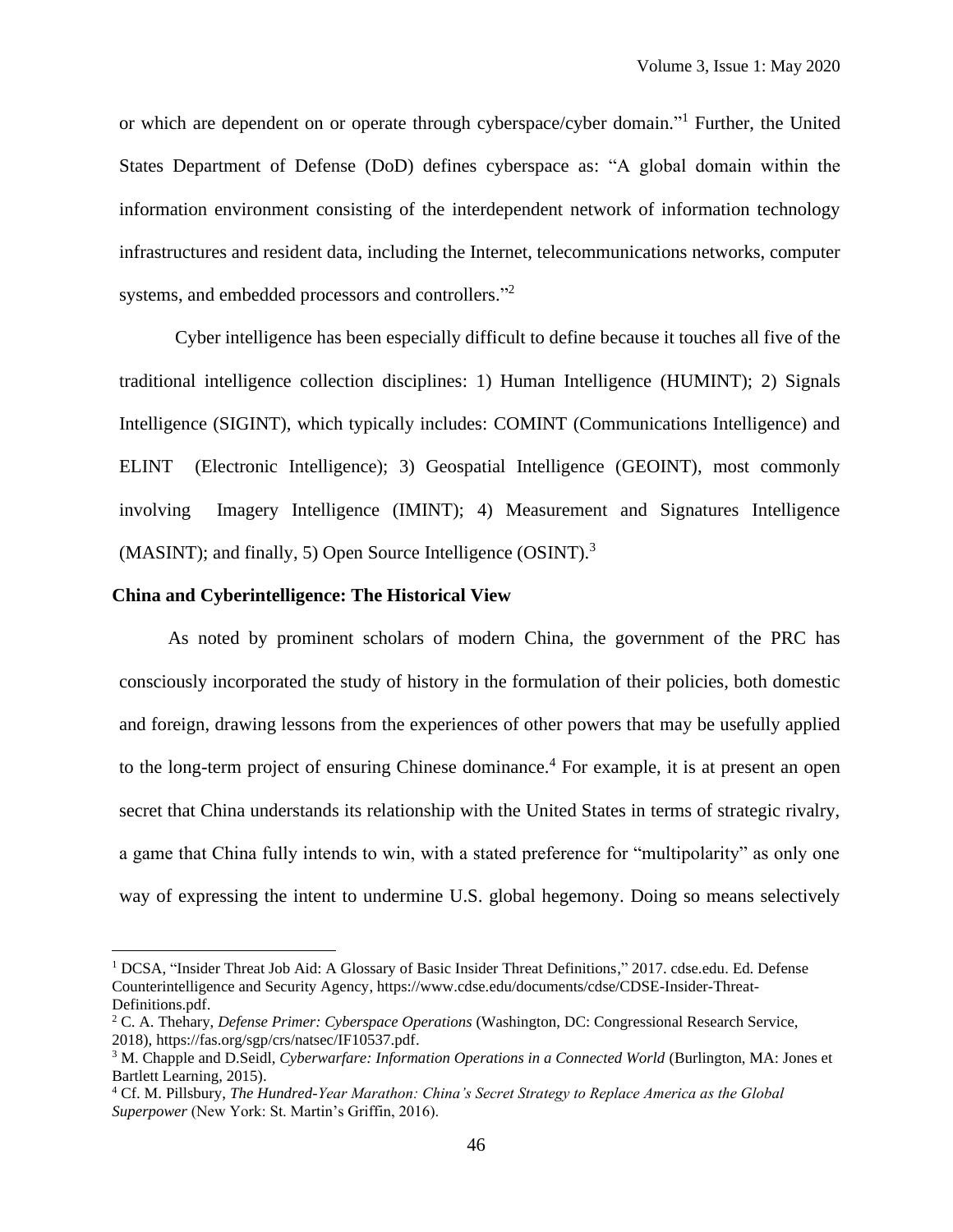borrowing from the toolbox that made the United States so successful, while eschewing those aspects of the American model that China understands as weaknesses. Most obviously, the Chinese early on understood the positive effects of economic liberalism in the United States and other western democracies (as well as Japan) and made corresponding adjustments in their economic investment strategies in the directions of "free competition" and a "self-regulating market"<sup>5</sup>; at the same time, the PRC has studiously avoided introducing political liberties, as these are understood as a threat to both the communist party's domestic dominance and to China's ambitions on the global stage.

When it comes to the PRC's approach toward cyberintelligence, as the Chinese regime has clearly drawn certain lessons from key junctures, namely, the outcome of the bipolar struggle between the United States and the USSR, as well as the factors that sustained the period of unprecedented American military and economic dominance after 1990. Specifically, in the late 1970s and early 1980s, the United States already began to enter the information age, where "informatization," or new computer-based communication techniques, were used to further develop the nation's economic and military abilities. <sup>6</sup> This, in combination with economic and manufacturing strength, gave the United States a decisive advantage over the USSR. Further, even more than contributing to the end of the Cold War, the rapidly developing new technologies seemed to solidify American dominance in its wake. Indeed, Pax Americana, in the Chinese understanding, would not have been possible without the introduction of (at the time) cutting-edge communication technologies.

<sup>5</sup> H. Cheung, "Is Putin Right? Is Liberalism Really Obsolete? June 28, 2019, https://www.bbc.com/news/worldeurope-48798875.

<sup>6</sup> M. Porat, *The Information Economy*. Department of Communication, Stanford University, 1976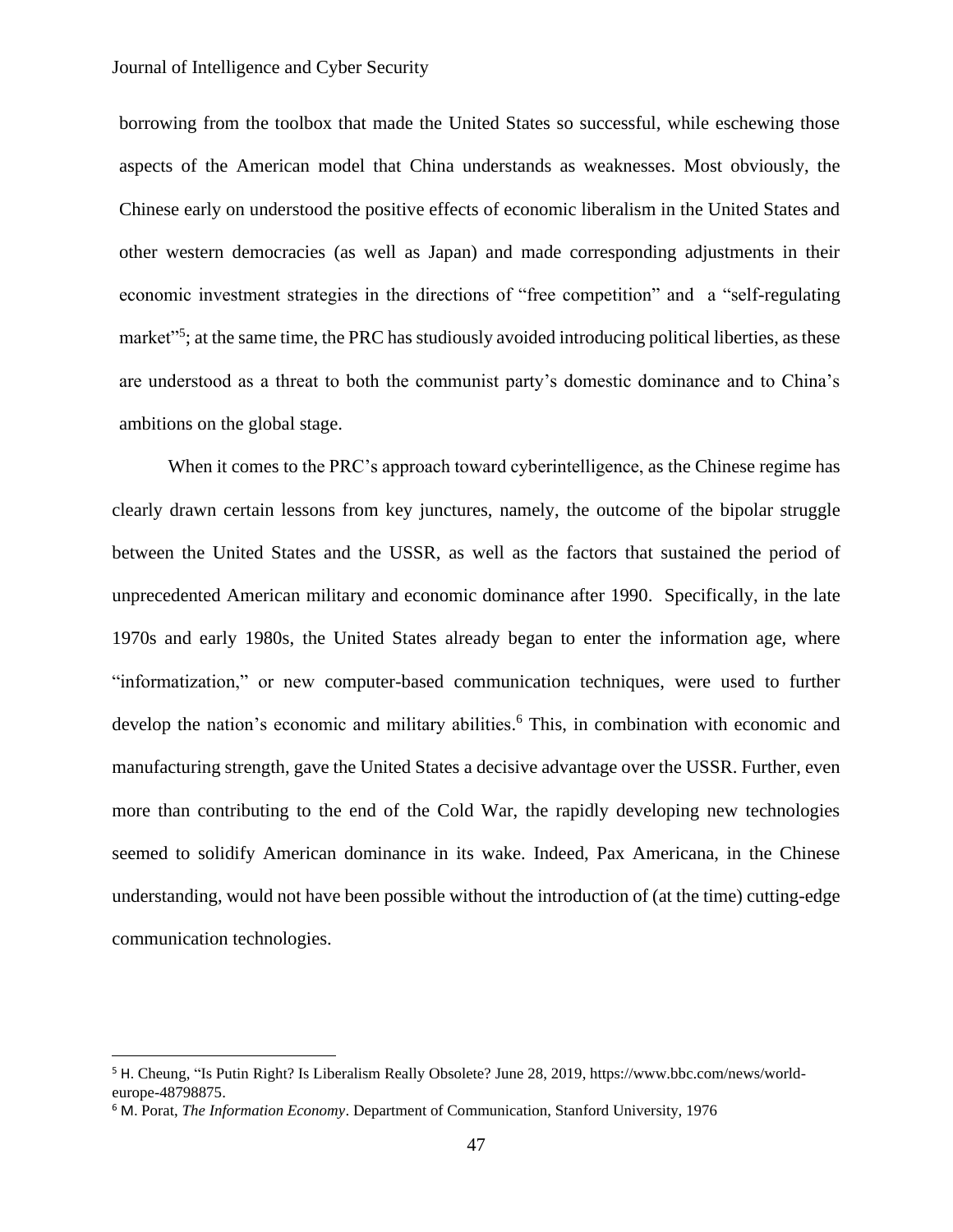The immediate example of this was of course the outcome of the 1991 Gulf War. U.S. armies integrated technology on the battlefield in ways that overwhelmed and confounded the enemy due to a tenfold increase in U.S. communication and targeting abilities. According to Gady, "U.S. advanced military technology (e.g., precision-strike weapons) in particular is said to have destroyed Iraqi military hardware and broken the will of Iraqi soldiers to resist, negating the need to expose coalition soldiers to close combat." The consequences were felt far beyond Iraq, as "the astounding victory in the Gulf War was studied by militaries across the world. China especially saw the Gulf War as a wakeup call to modernize and reform the People's Liberation Army (PLA) through comprehensive digitization and networking in order to create a new joint force capable of fighting "Local Wars Under High-Technology Conditions." 7

According to Lyu Jinghua, "Impressed by how the US military benefited from the application of high technologies in the Gulf War—and subsequent operations in Kosovo, Afghanistan, and Iraq—China began to realize that there is no way to adequately defend itself without following the changes in the forms of war in which high technologies, mainly information technologies, play more critical roles."<sup>8</sup> Thus, in 1993, two years after the Gulf War, the Chinese military adjusted its military strategic guideline, setting "winning local wars in conditions of modern technology, particularly high technology" as the basic aim of preparations for military struggle (PMS). Reflecting the growing importance of information technologies in the subsequent decade, in 2004, one year after the Iraq War, the Chinese PMS was changed to "winning local wars under conditions of informationization." The basic understanding, as elaborated in China's

<sup>7</sup> F. Gady, "What the Gulf War Teaches about the Future of War," *The Diplomat* March 2, 2018, [https://thediplomat.com/2018/03/what-the-gulf-war-teaches-about-the-future-of-war/.](https://thediplomat.com/2018/03/what-the-gulf-war-teaches-about-the-future-of-war/)

<sup>8</sup> L. Jinghua, "What Are China's Cyber Capabilities and Intentions?" Carnegie Endowment, April 1, 2019, [https://carnegieendowment.org/2019/04/01/what-are-china-s-cyber-capabilities-and-intentions-pub-78734.](https://carnegieendowment.org/2019/04/01/what-are-china-s-cyber-capabilities-and-intentions-pub-78734)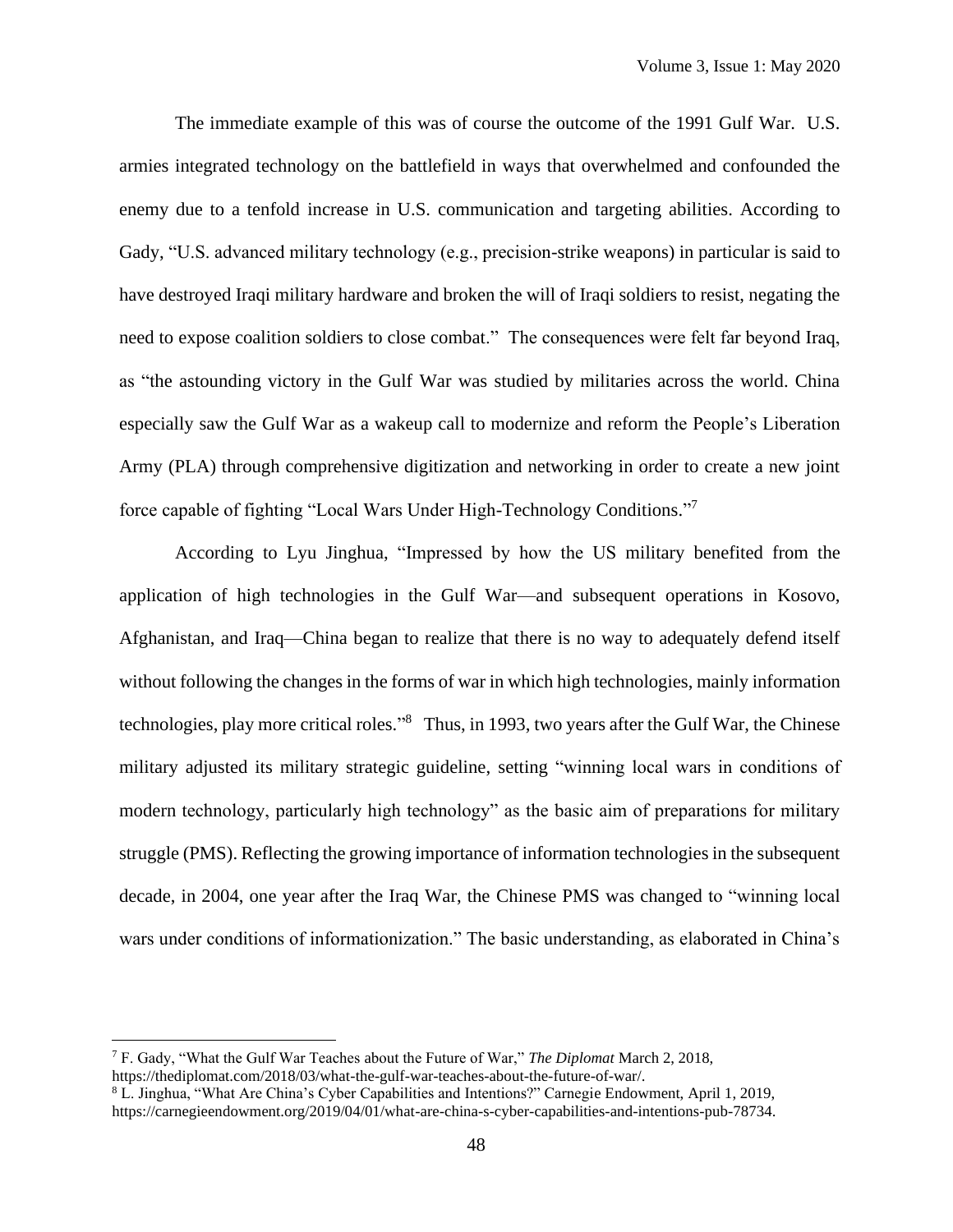National Defense doctrine in 2004, is that "informationization has become the key factor in enhancing the warfighting capability of the armed forces."<sup>9</sup>

Furthermore, when it comes to cyber warfare specifically, the PRC's perception is that it permeates through all aspects of life, leadership, and statecraft. Chinese military analysts often define cyber warfare as "strategic warfare in the information age, just as it was nuclear warfare in the twentieth century. This definition serves as the foundation to argue that cyber warfare has much broader significance to national security and involves competition in areas beyond the military, such as the economy, diplomacy, and social development."<sup>10</sup>

This definition of cyber warfare is reflected in the PRC's establishment of the Strategic Support Force (SSF), which is the counterpart of the United States' Cyber Command. However, the SSF's scope is far more expansive than that of similar structures in other countries in terms of command and control of intelligence assets: "[The SSF] uniquely conducts several different missions simultaneously that in the U.S. would be happening at the National Security Agency, Army, Air Force, Department of Homeland Security, NASA, State Department and Cyber Command, among others. If you combined all those government entities and added companies like Intel, Boeing, and Google to the mix, then you would come close to how the SSF is built to operate."<sup>11</sup>

On the one hand, China's integration of all things related to cyber intelligence under one roof reflects the modus operandi of modern Chinese military intelligence operations, an approach that has, historically, had certain limitations. Throughout the second half of the twentieth century, in fact, China was (disparagingly) known for choosing quantity over quality in this sense:

<sup>&</sup>lt;sup>9</sup> Ibid.

 $10$  Ibid.

<sup>&</sup>lt;sup>11</sup> C. Bing, "How China's Cyber Command is Being Built to Supersede Its U.S. Military Counterpart," June 22, 2017, *CyberScoop*, [https://www.cyberscoop.com/china-ssf-cyber-command-strategic-support-force-pla-nsa-dod/.](https://www.cyberscoop.com/china-ssf-cyber-command-strategic-support-force-pla-nsa-dod/)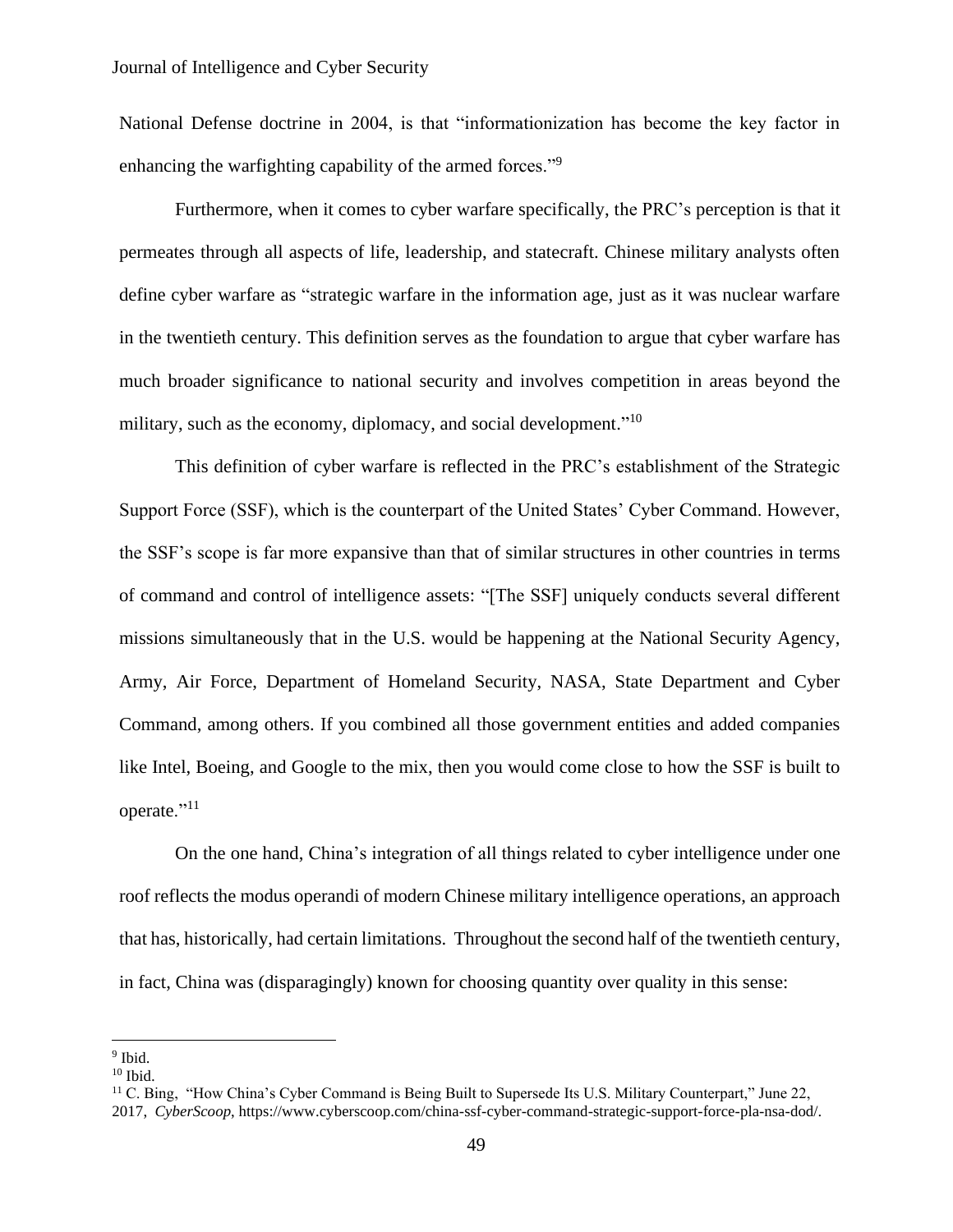If a beach was an espionage target, the Russians would send in a sub, frogmen would steal ashore in the dark of night and with great secrecy collect several buckets of sand and take them back to Moscow. The Americans would target the beach with satellites and produce reams of data. The Chinese would send in a thousand tourists, each assigned to collect a single grain of sand. When they returned, they would be asked to shake out their towels. And they would end up knowing more about the sand than anyone else.<sup>12</sup>

This dismissive approach toward Chinese intelligence gathering methods notwithstanding, it is true that China has favored nonstandard intelligence sources, with their methods becoming much more sophisticated as their technology has improved. China has developed its military and cyber capabilities based on the trial and error of other countries, mainly the U.S. and Russia, while at the same time preferring to use an indirect approach to expand their reach. Chinese cyber intelligence actors, along with other intelligence disciplines, rely on methods that may not seem like they are tied to gathering intelligence or directing events; often, these include conducting silent information warfare by utilizing ties to domestic and foreign economic and entertainment industries.

When it comes to cyber intelligence gathering in economics and business, PRC intelligence agencies utilize any means and information sources available to them. Private companies (Chinese and foreign) are compelled to adhere to the communist government mandate if they want to operate within Chinese borders,  $13$  meaning that any type of technological advancement is ultimately under the aegis of the Communist Part of China (CPC), as businesses wishing to operate within Chinese borders must agree to cede over control and/or oversight of their business assets located in the country. There has been an abundance of complaints about foreign businesses being forced to share technology, business, and trade secrets with the Chinese

<sup>12</sup> P. Mattis, "A Guide to Chinese Intelligence Operations," *War on the Rocks* August 18, 2015, [https://warontherocks.com/2015/08/a-guide-to-chinese-intelligence-operations/.](https://warontherocks.com/2015/08/a-guide-to-chinese-intelligence-operations/)

<sup>&</sup>lt;sup>13</sup> Bing, "Chinese Cyber Command."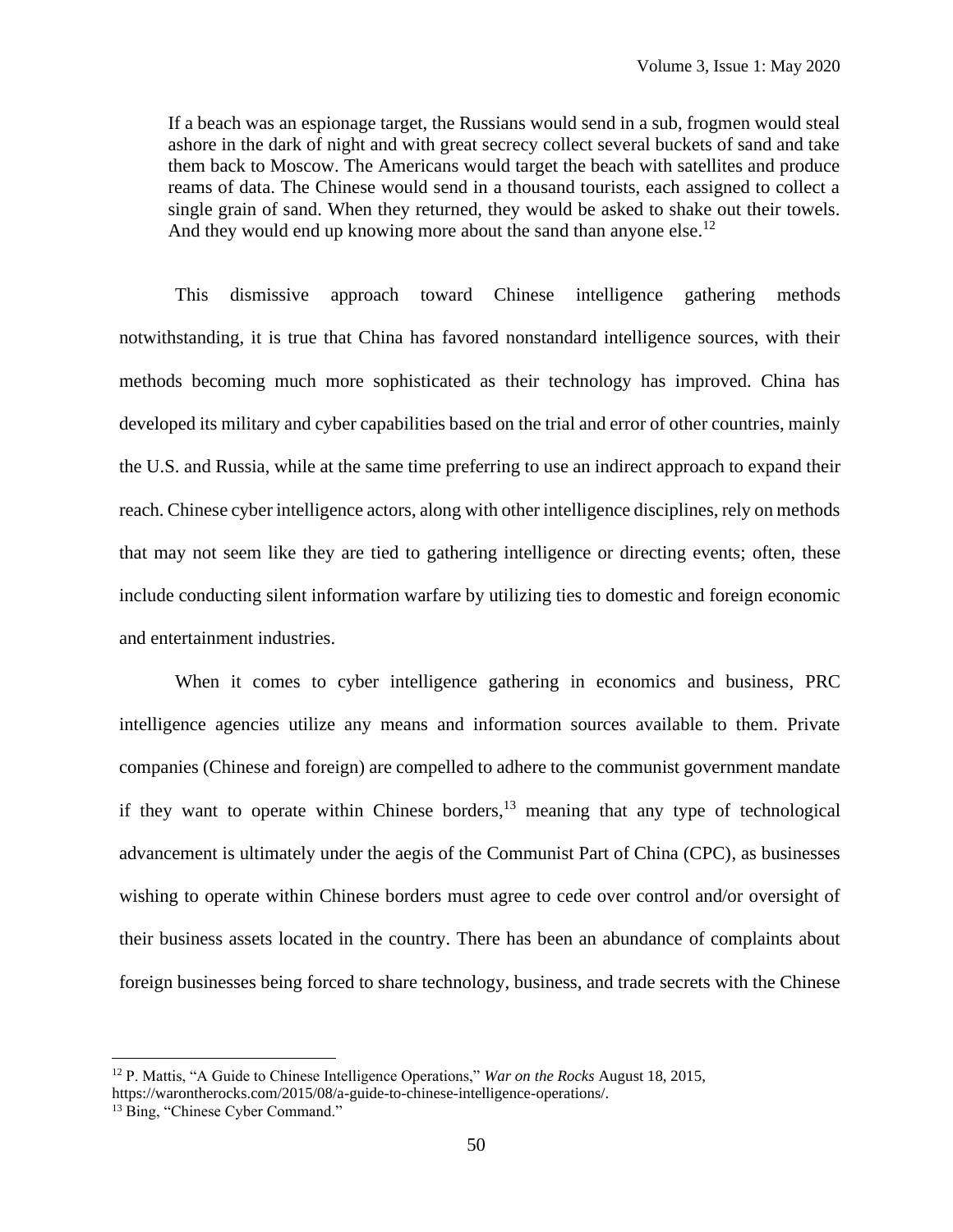government in order to gain access to the burgeoning Chinese economy. Officially, this forced technology transfer is expressly forbidden in Chinese law; the government itself consistently denies that it is happening: "Beijing thinks all the accusations of forced technology transfer and IP [Intellectual property] theft are groundless … The discrepancy is huge and there is no common understanding on the IPR issue; China can and will do nothing to address the problems that do not exist."<sup>14</sup> This obfuscated denial, typical of Chinese officials, belies the fact that China requires foreign companies to conduct joint ventures with a Chinese representative or business in order to do business within Chinese borders.

These joint ventures usually entail giving 50 percent of the ownership to the Chinese representative, along with giving rights to certain or all aspects of whatever product the company is attempting to sell or manufacture in China. These joint ventures end up circumventing Chinese law that expressly bans forced intellectual property transfer because the PRC does not "discriminate" between stated owned and private companies, meaning that they receive equal attention and are treated similarly.<sup>15</sup> As a result, Chinese-owned private enterprises (including joint ventures with foreign companies) are beholden to give up control and possibly intellectual property rights upon governmental request.

There have been many examples where a foreign company sets up a joint venture to share risk and gives partial ownership to their Chinese counterparts, who then takes the assets from the foreign company with the promise of shared profits:

<sup>14</sup> J. Cai, "Trade War: Why US and China Remain So Far Apart on IP Rights," October 8, 2018,

[https://www.scmp.com/news/china/diplomacy/article/2166315/trade-war-why-us-and-china-remain-so-far-apart](https://www.scmp.com/news/china/diplomacy/article/2166315/trade-war-why-us-and-china-remain-so-far-apart-intellectual)[intellectual.](https://www.scmp.com/news/china/diplomacy/article/2166315/trade-war-why-us-and-china-remain-so-far-apart-intellectual)

<sup>15</sup>C. Zhou, (2019, March 18). "China Will Not 'Discriminate' between State and Private Companies," March 18, 2019, [https://www.scmp.com/economy/china-economy/article/3001921/china-will-not-discriminate-between-state](https://www.scmp.com/economy/china-economy/article/3001921/china-will-not-discriminate-between-state-and-private)[and-private.](https://www.scmp.com/economy/china-economy/article/3001921/china-will-not-discriminate-between-state-and-private)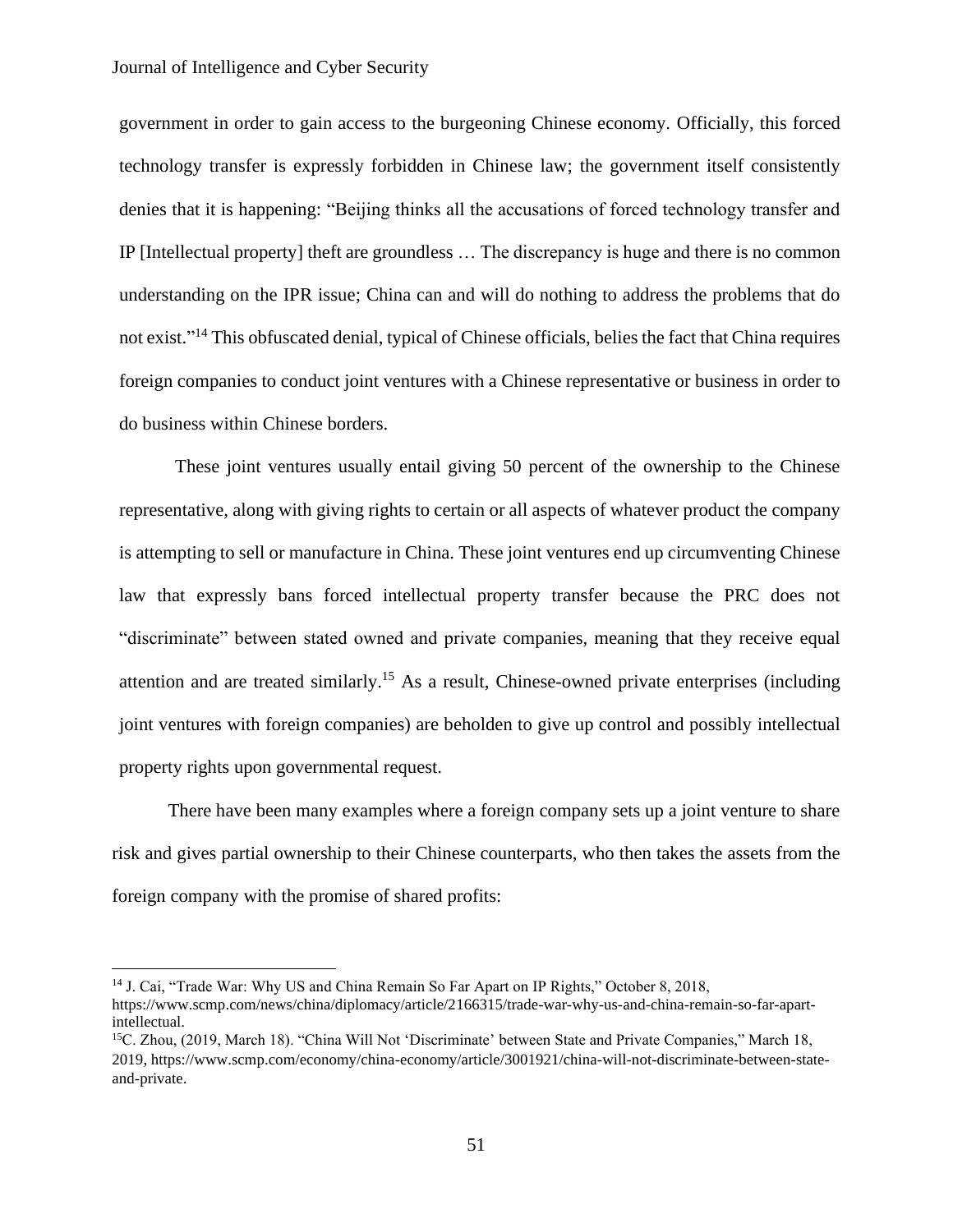The Chinese company will then either go silent or—if it still needs the foreign company it will provide it with *fake* documents showing the joint venture was in fact formed with the foreign company having ownership in it. The foreign company believes it owns part of the China joint venture even though it does not. Eventually (usually many years later) the foreign company starts getting frustrated about never receiving any money or even news from the joint venture and contacts a China lawyer for help…. The bad news is that there is usually nothing that can economically be done to help a foreign company in this sort of situation.<sup>16</sup>

While this indirect coercion is one manifestation of Chinese intelligence practices using nonstandard intelligence operators to gather information and/or influence outside actors, it coexists with other, more conventional forms. Crucially in the latter respect, China has continued to extend the reach of the Publicity Department of the Communist Part of China by cultivating a positive image in world media.

The Publicity Department (PD) was created by Mao Zedong during the second Sino-Japanese War (1937–1945), at which time Mao instituted a policy of placing journalism after politics, known as "Maoist Journalism." The PD was meant to educate the Chinese people on the beliefs and stances of the CPC, and to also control, monitor, and censor opinions, publications, and various art/media forms.<sup>17</sup> Today, the Publicity Department controls four important aspects of Chinese public culture:

1) Ideology – The Theory and Education Bureaus are in charge of maintaining and managing CPC policies and theories.

2) Culture and Arts – The PD encompasses the Ministry of Culture and the State Administration of Press, Publications, Radio, Film and Television (SAPPRFT), which deals with CPC representation within Chinese media.

<sup>&</sup>lt;sup>16</sup> D. Harris, "China Joint Ventures: The Long Version," February 3, 2019,

[https://www.chinalawblog.com/2019/02/china-joint-ventures-the-long-version.html.](https://www.chinalawblog.com/2019/02/china-joint-ventures-the-long-version.html)

<sup>&</sup>lt;sup>17</sup> J. Wu, "A Look Inside China's Propaganda Bureaucracy," November 12, 2017,

[https://advox.globalvoices.org/2017/11/12/a-look-inside-chinas-propaganda-bureaucracy/.](https://advox.globalvoices.org/2017/11/12/a-look-inside-chinas-propaganda-bureaucracy/)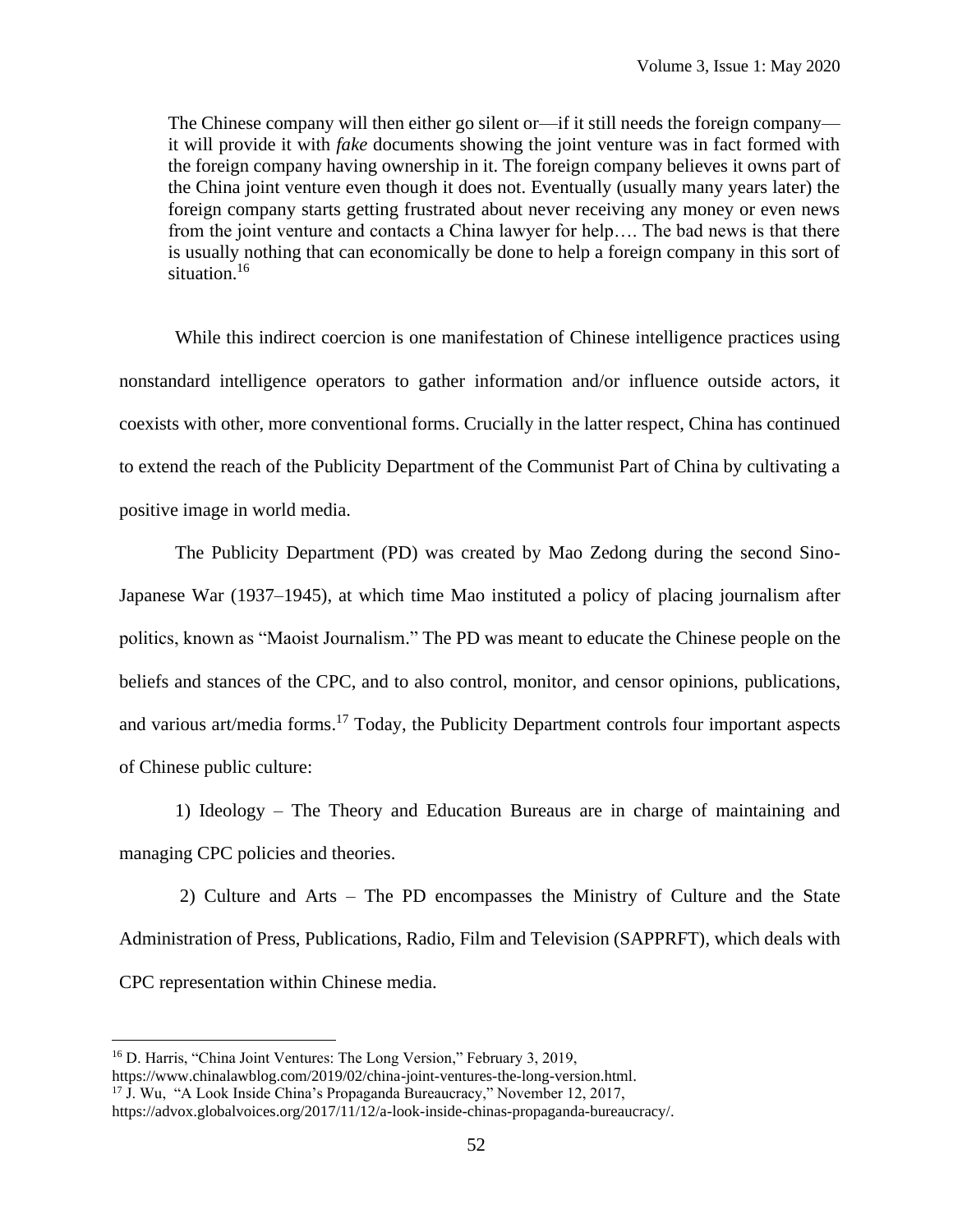3) Education and Research – the PD works to ensure that CPC indoctrination is introduced at every level of education and social science/philosophical research.

4) International Publicity – The PD has an International Communication Office that conducts business and interchanges with foreign media and is in charge of curating a positive international Chinese image while informing the world on Chinese policies and news.<sup>18</sup>

The PD has also invested in media and entertainment companies around the world, and the increased demand for western-style movies and TV shows has caused many Hollywood types to expand into the Chinese market. Again, in order to do business in China, there are some prerequisites: "China has become a hugely lucrative market for American films—causing pushback from some in the ruling Chinese Communist Party, who fear the spread of ideas they find distasteful. And so Hollywood producers work with Beijing to ensure that their scripts won't, in Chinese parlance, 'hurt the feelings of the Chinese people."<sup>19</sup> Hollywood producers and those in the entertainment industry see no issue with censoring themselves or making "corrections" in order to appease a country, of which, most of their consumers hold in a positive view: As of 2018, a majority (53 percent) of Americans have a positive view of China.<sup>20</sup>

Expanding China's influence via positive image making abroad has been enabled by the country's further development of its communication networks and modernization efforts from acquired technology:

Premier Li Keqiang's 2015 Government Work Report inaugurated a new term for information technology policy: "Internet Plus." This initiative, which aims to "integrate mobile Internet, big data, cloud computing and the Internet of Things," is the latest iteration of a broader strategy to build China into a "strong Internet power" … New, high-

 $18$  Ibid.

<sup>19</sup> I. S. Fish. (2018, March 30). "The Coming Chinese Crackdown on Hollywood," March 30, 2018, [https://www.washingtonpost.com/news/democracy-post/wp/2018/03/30/the-coming-chinese-crackdown-on](https://www.washingtonpost.com/news/democracy-post/wp/2018/03/30/the-coming-chinese-crackdown-on-hollywood/?utm_term=.06a79a852f82)[hollywood/?utm\\_term=.06a79a852f82.](https://www.washingtonpost.com/news/democracy-post/wp/2018/03/30/the-coming-chinese-crackdown-on-hollywood/?utm_term=.06a79a852f82)

<sup>&</sup>lt;sup>20</sup> Gallup, Inc. "Favorable Views of Japan, China Keep Climbing," March 6, 2018, [https://news.gallup.com/poll/228638/favorable-views-japan-china-keep-climbing.aspx.](https://news.gallup.com/poll/228638/favorable-views-japan-china-keep-climbing.aspx)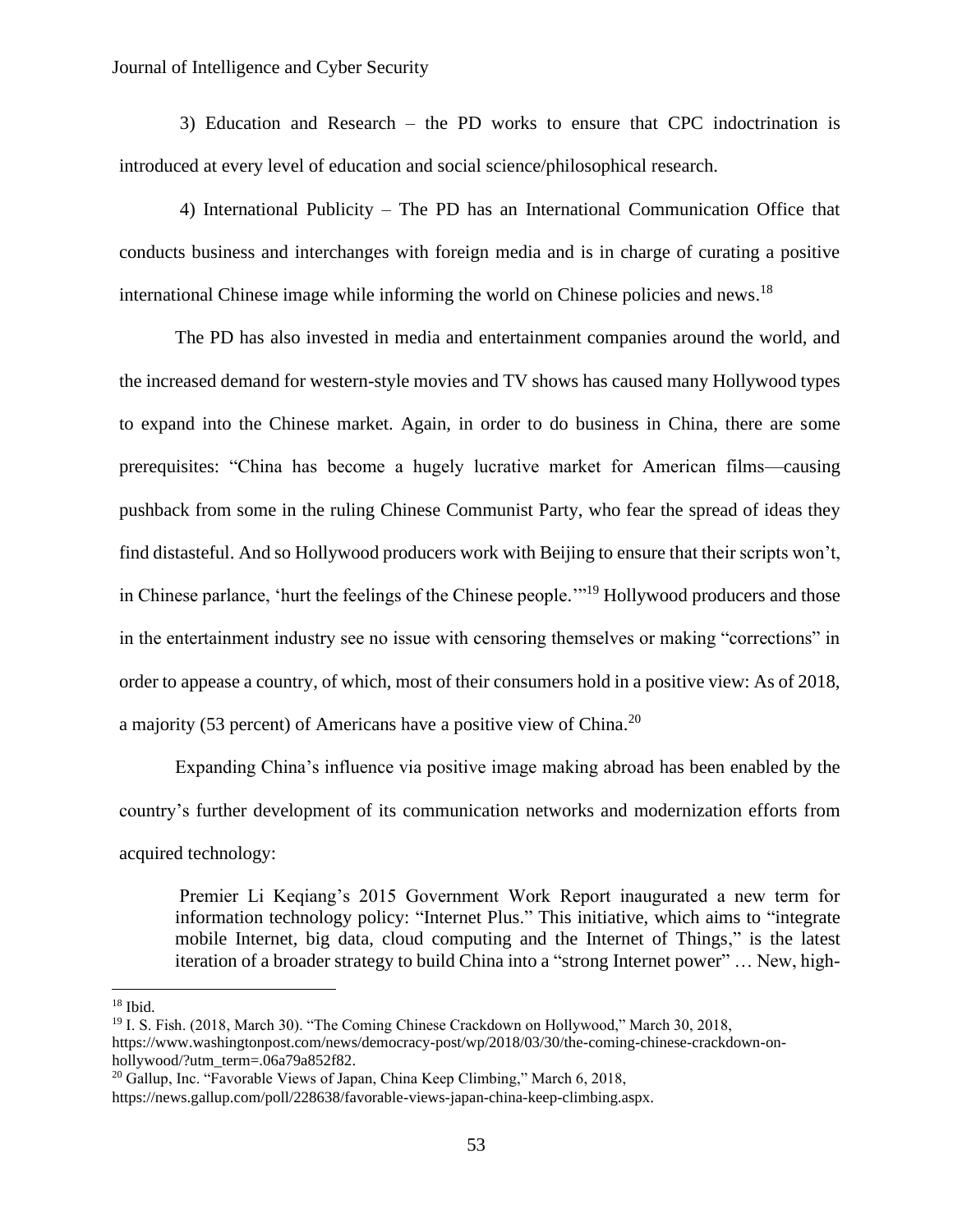level regulatory institutions were established which promulgated new rules on subjects ranging from malicious software on mobile app stores to the use of social media accounts. These changes… demonstrate an intention to place technology at the centre of an ambitious agenda for comprehensive reform of social and economic governance.<sup>21</sup>

These policy changes instituted in 2015 have led to a further governmental access to a mass of information that can be channeled into cyber intelligence products.

The PRC's foray into additional population monitoring and influencing, along with micromanaging their global image, indicates a deeper intention of obvious and direct expansion of their influence. In 2018, U.S. Director of National Intelligence Dan Coats stated that the Chinese have become increasingly aggressive in their intelligence gathering, while still retaining their methodical pace. In his view, Chinese advancing technical proficiency is a bigger threat than Russia's attempts to influence the 2016 U.S. elections; at the same time, "China's slow and careful operations [has] helped the government escape the kind of publicity that has followed Russia's actions." 22

The expansion of Chinese cyber intelligence capabilities and soft-power influence has occurred simultaneously, if not despite, developments related to this sphere in the official realm of U.S.-China relations. Thus, in September 2015, the United States and the People's Republic of China signed a cyber security agreement, stating that both countries would not conduct intellectual property theft or steal commercial trade secrets and would not enable or encourage anyone else to do so. The agreement did not cover government to government spying but instead

<sup>&</sup>lt;sup>21</sup> R. Creemers, "Cyber China: Upgrading Propaganda, Public Opinion Work and Social Management for the Twenty-First Century," September 5, 2016[, https://www.tandfonline.com/doi/full/10.1080/10670564.2016.1206281.](https://www.tandfonline.com/doi/full/10.1080/10670564.2016.1206281) <sup>22</sup> Voice of America, "US Intelligence Chief Warns of China's Improved Cyber Spying," October 3, 2018, [https://learningenglish.voanews.com/a/us-intelligence-chief-warns-of-china-s-improved-cyber](https://learningenglish.voanews.com/a/us-intelligence-chief-warns-of-china-s-improved-cyber-spying/4591156.html)[spying/4591156.html.](https://learningenglish.voanews.com/a/us-intelligence-chief-warns-of-china-s-improved-cyber-spying/4591156.html)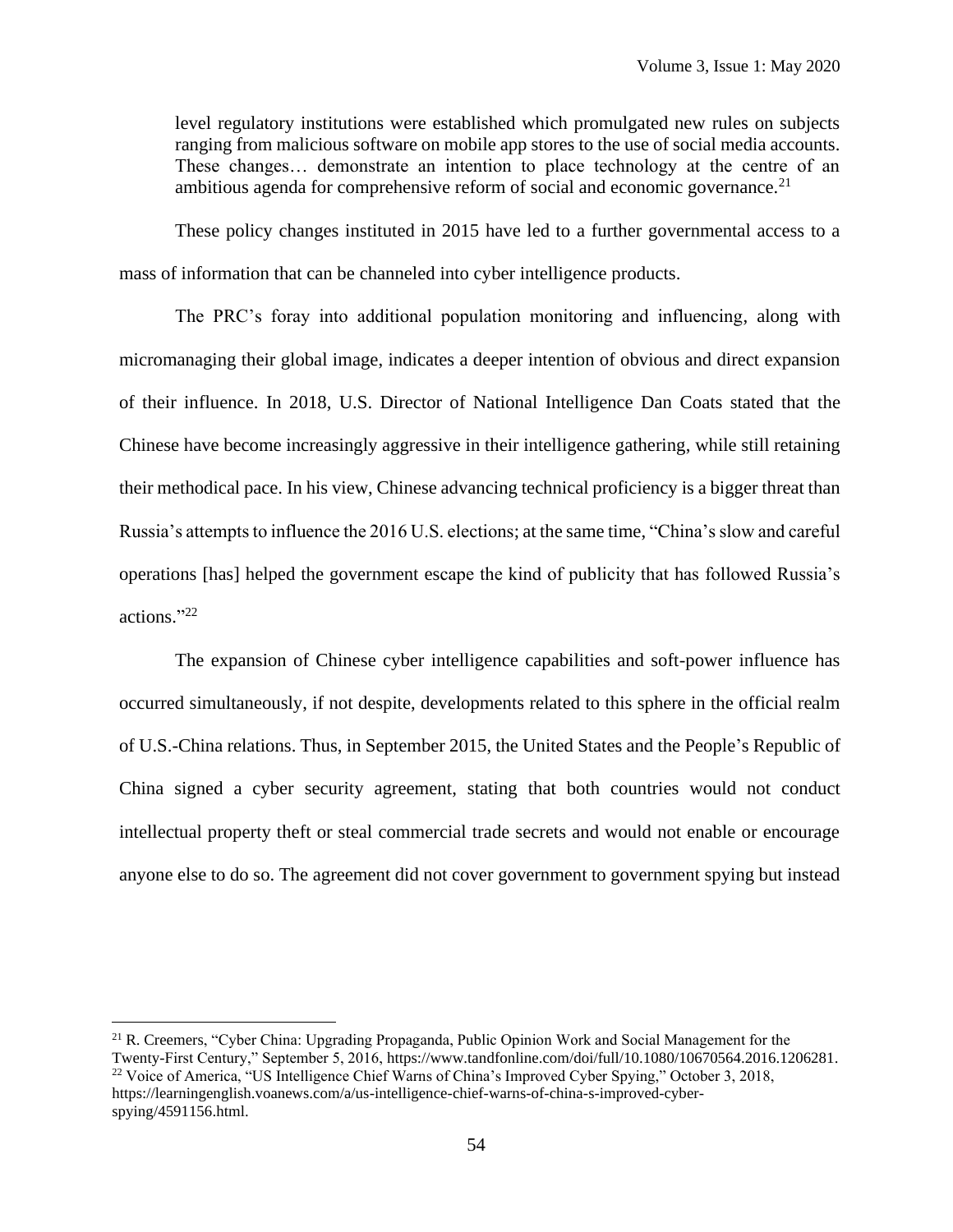was supposed to establish an ongoing dialogue between the two governments to be used to request investigations into commercial hacking attempts or incidents.<sup>23</sup>

Perhaps as a result of this agreement, Chinese-initiated cyberattacks against the United States dropped significantly in 2015 and 2016; however, they slowly began to rise in 2017, but with increased sophistication. In contrast to the smaller or individualized attacks that had characterized Chinese behavior previously, the attacks focused more on aggregated data and cloud repositories. In part, researchers have understood as a response to increased anti-Chinese rhetoric from U.S. President Trump, though it must be pointed out that by September 2018 they had again shown decreasing trends, indicating the link may not be as strong as initially suspected (the decrease in frequency of attacks, on the other hand, could be interpreted as indicating a rise in their operational efficiency).<sup>24</sup>

Crucially, Chinese cyberattacks against American targets since 2015 are characterized by their use of system ready tools alongside software made specifically for a particular attack and then remain undetected for days or months (possibly longer) before the intrusions are found:

[They used] multiple command and control (C&C) systems to communicate with backdoors and other malware, with at least one of them on a "sleep cycle"—left inactive until after other C&C systems have been purged by the targeted organization's security team. [They also have used] "Living off the land" [or] moving within the targeted network by using "known good tools" (legitimate software packages or system tools that may already be installed on the target network). [Additionally, they have used] techniques such as process hollowing to conceal malicious code within an existing system process to evade detection, Windows Management Instrumentation, and other alternatives to [legitimate software packages or tools] to conceal activity on Windows systems.<sup>25</sup>

<sup>&</sup>lt;sup>23</sup> B. Acohido, "What You Need to Know about the China-U.S. Cyber Security Pact," October 13, 2015, [https://cyberscout.com/education/blog/what-you-need-to-know-about-the-china-us-cyber-security-pact.](https://cyberscout.com/education/blog/what-you-need-to-know-about-the-china-us-cyber-security-pact)

<sup>&</sup>lt;sup>24</sup> R. Abel, "Decline in Chinese Cyberattacks against U.S. Suggests Attacks Getting More Efficient," September 28, 2018, [https://www.scmagazine.com/home/security-news/decline-in-chinese-cyberattacks-against-u-s-suggests](https://www.scmagazine.com/home/security-news/decline-in-chinese-cyberattacks-against-u-s-suggests-attacks-getting-more-efficient/)[attacks-getting-more-efficient/.](https://www.scmagazine.com/home/security-news/decline-in-chinese-cyberattacks-against-u-s-suggests-attacks-getting-more-efficient/)

<sup>&</sup>lt;sup>25</sup> S. Gallagher, "New Data Shows China Has 'Taken the Gloves Off' in Hacking Attacks on US," November 1, 2018, [https://arstechnica.com/information-technology/2018/11/new-data-shows-china-has-taken-the-gloves-off-in](https://arstechnica.com/information-technology/2018/11/new-data-shows-china-has-taken-the-gloves-off-in-hacking-attacks-on-us/)[hacking-attacks-on-us/.](https://arstechnica.com/information-technology/2018/11/new-data-shows-china-has-taken-the-gloves-off-in-hacking-attacks-on-us/)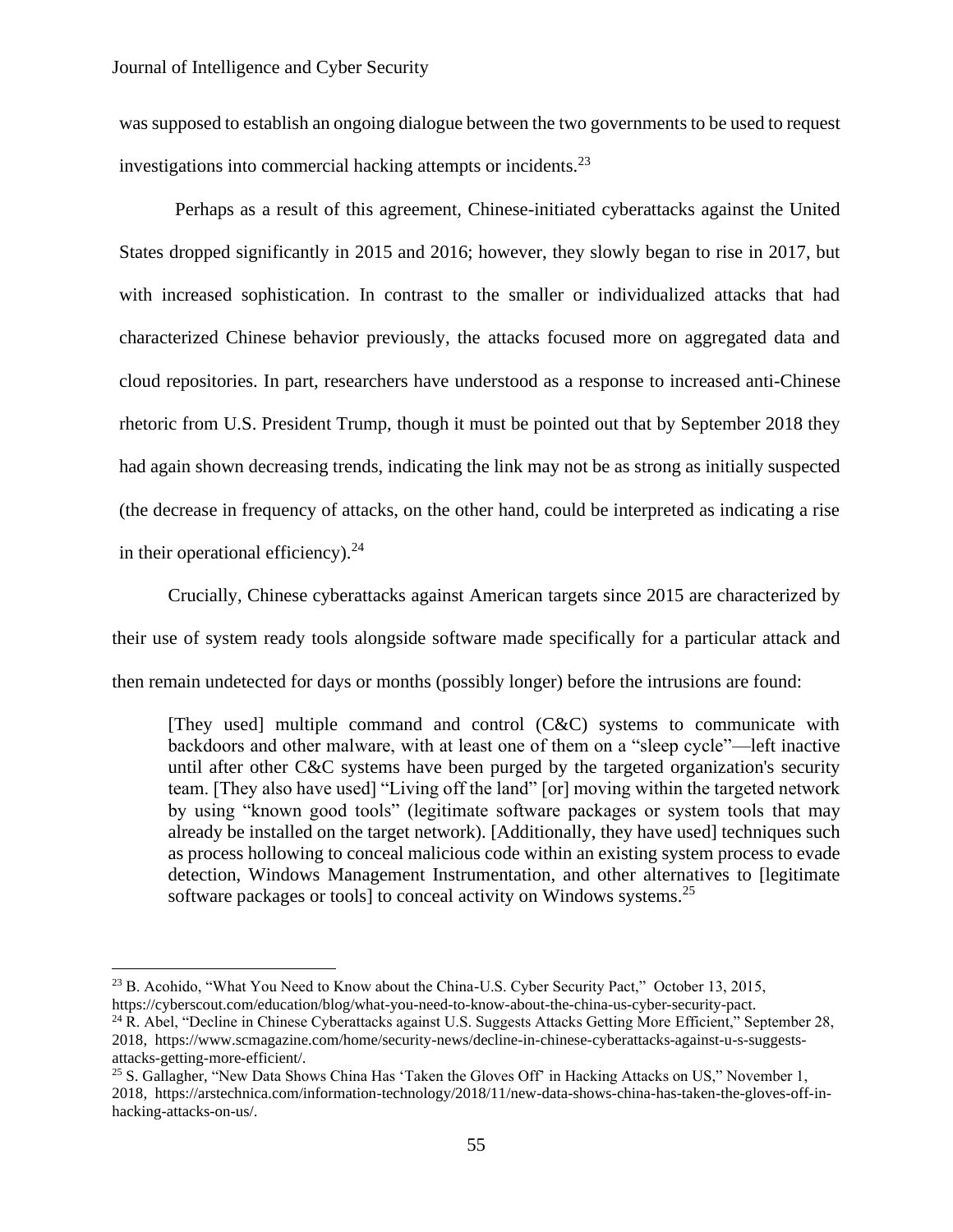These attack methods fall in line with the PRC's published Military Strategy, which includes

cyberspace situation awareness, cyber defense, support for the country's endeavors in cyberspace, and participation in international cyber cooperation… [with aims of] stemming major cyber crises, ensuring national network and information security, and maintaining national security and social stability.<sup>26</sup>

Perhaps most importantly, in the Chinese case it should be understood that the PRC sees an unbreakable link between social stability and national security, which is in turn strengthened by China's growing influence outside its borders; in this age of rapidly changing technology, cyber (and other forms of) intelligence becomes crucial for maintaining all three sides of this equation. Tight control over the population domestically, enhanced by information technologies, makes it easier for the Chinese state to focus on its role on the international stage. According to Human Rights Watch,

[In 2018] Human rights defenders continue to endure arbitrary detention, imprisonment, and enforced disappearance. The government maintains tight control over the internet, mass media, and academia. Authorities stepped up their persecution of religious communities, including prohibitions on Islam in Xinjiang, suppression of Christians in Henan province, and increasing scrutiny of Hui Muslims in Ningxia.<sup>27</sup>

## **Conclusion**

As strains in the relationship between the United States and China continue to gather steam, especially in the context of the Covid-19 viral pandemic and the questions surrounding both its origins in Wuhan and the Chinese government's employment of methods discussed in this article to spread misinformation aimed at whitewashing the extent to which the PRC has mismanaged the

<sup>26</sup> Jinghua, "What Are China's Cyber Capabilities and Intentions?"

<sup>27</sup> Human Rights Watch, "World Report 2019: Rights Trends in China," January 17, 2019, [https://www.hrw.org/world-report/2019/country-chapters/china-and-](https://www.hrw.org/world-report/2019/country-chapters/china-and)tibet.